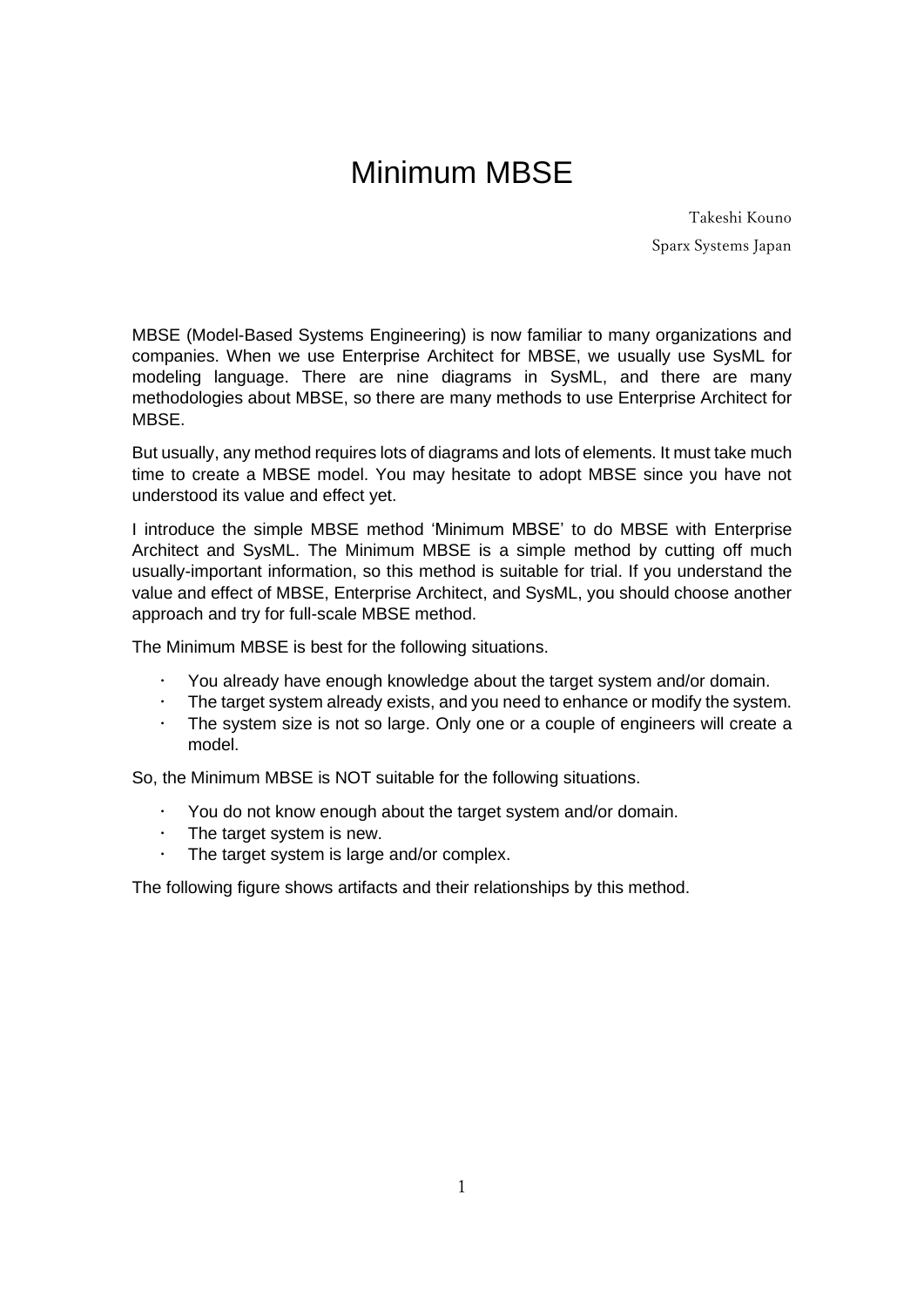

I introduce the summary of each step in this document. Please take care; we cannot complete each step in a single work. We need to return and repeat previous steps to create a complete and consistent model.

I use the Traceability Suite Add-In to display some traceability as a matrix and map in this article. For detail about the Add-In, visit [https://www.sparxsystems.jp/en/trace/.](https://www.sparxsystems.jp/en/trace/)

#### 1. Identify and Clarify Mission Requirements

At first, we identify and clarify mission requirements to consider what system we will create. Stakeholders of the target system usually define these requirements. We use the SysML Requirement diagram and define requirements as SysML Requirement. Then, add ID and description as text. Enterprise Architect's Specification Manager is helpful in this step.

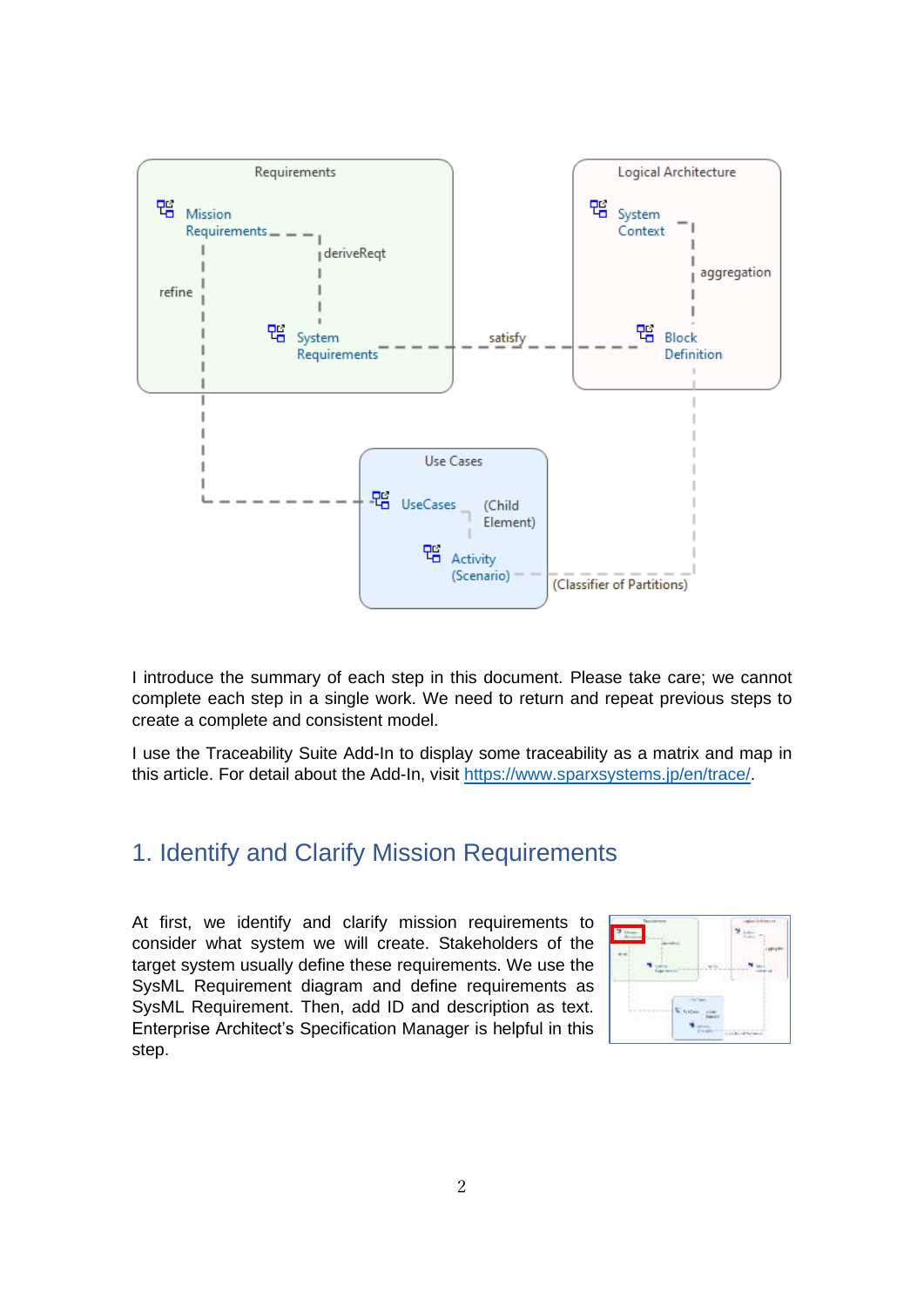| <b>Bem</b>                                 | 4d     | best                                                                | <b>Difficulty</b> | Priority |
|--------------------------------------------|--------|---------------------------------------------------------------------|-------------------|----------|
| <sup>12</sup> Optimal peak shift operation | MR0201 | Want to perform optimal peak shift<br>operation<br>Material Process | Medium            | Medium-  |
| ■ Control in weather forecast, etc.        | MRG002 | Want to control system according to<br>weather forecast, etc.       | Medium            | Medium   |
| □ Power outage                             | MRQ003 | Want to supply power during power<br>outage                         | Medium            | Medium   |

These requirements are displayed in the Requirement diagram.



These mission requirements contain both functional and non-functional requirements. (In this example model, only functional requirements are defined.)

## 2. Clarify Context of the System

The second step is creating a Context diagram to clarify the scope of the system. By creating a context diagram, we can understand what we will create and what we will not create. Except for the target system (in this example, the Power Control System), all other systems, devices, services, etc. ('external elements' in this document) are out of the scope. We do not need to consider them in detail.



In this Minimum MBSE, usually, we omit various kinds of data to keep it simple. But in the context diagram, it is an excellent option to define data between external elements and the target system because input/output data help to understand the context. When we try with other full-scale MBSE methods, the data must be defined and applied to various model areas.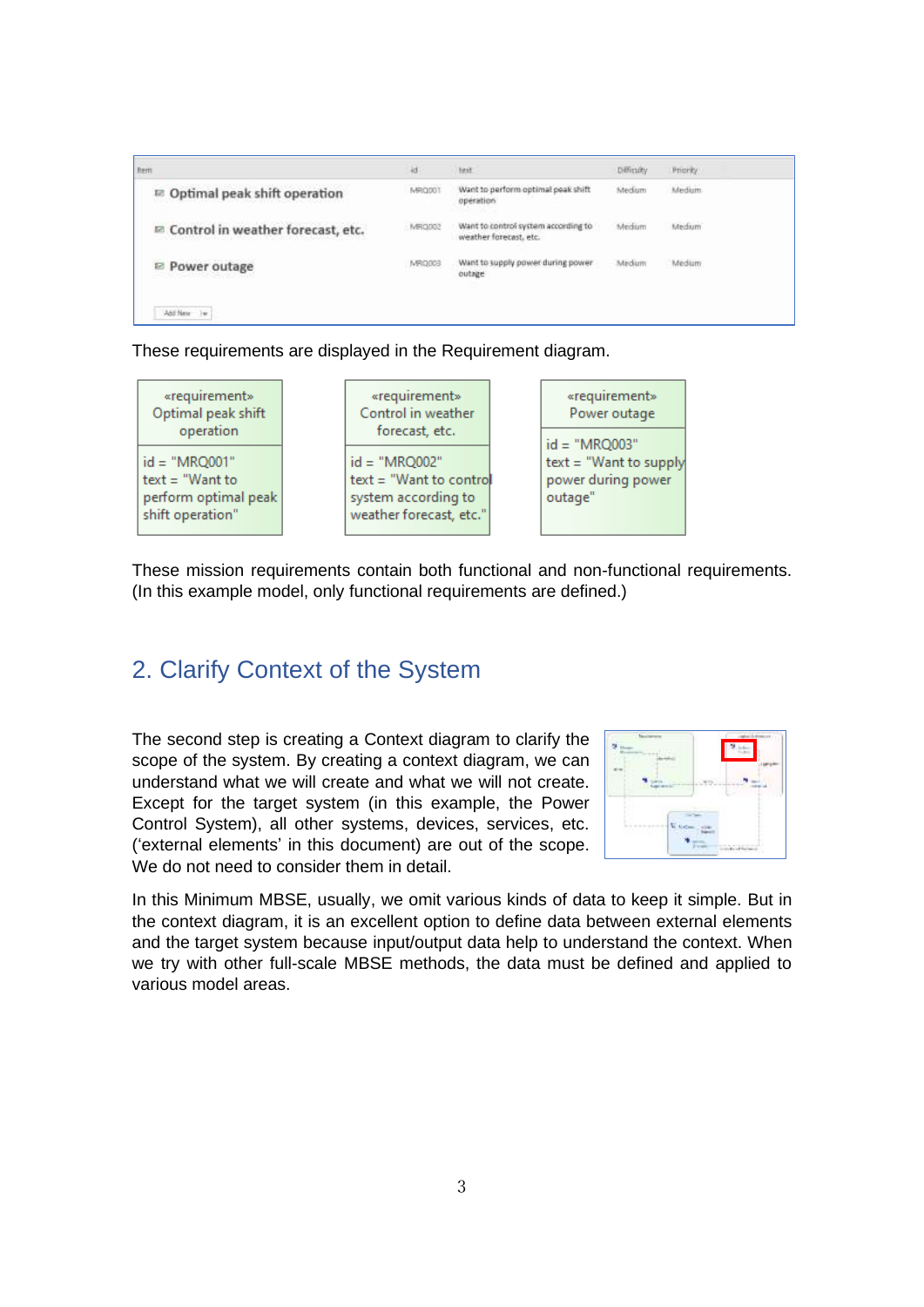

It is an excellent option to use images to objects in this diagram, mainly external elements.

# 3. Capture Use Cases

The third step is capturing use cases invoked by stakeholders to clarify how users and external elements use the target system. Usually, users of the target systems invoke use cases, but external elements might invoke some use cases.

Each use case refines one or more mission requirements. We need to connect between them by the SysML Refine connector. Using the matrix is easy to connect them.

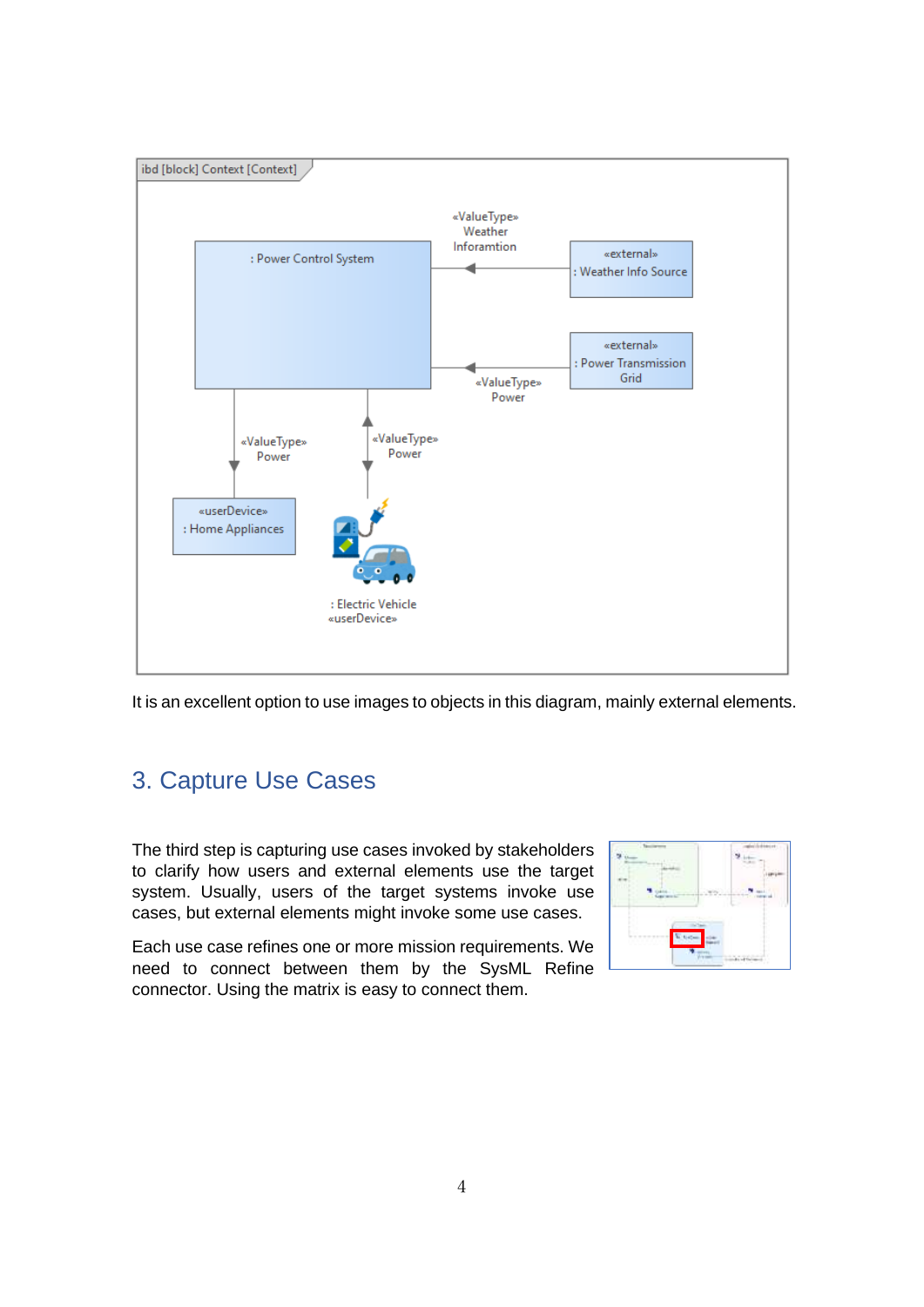

### 4. Identify and Clarify System Requirements

Next, we identify and clarify system requirements to determine the target system's feature. System requirements are defined by systems engineers from the viewpoint of systems engineers. System requirements meet and satisfy all mission requirements. Mission requirements are like '**Users want** to do something by using the system,' but system requirements are like '**The system must (or should) do** something.'



System requirements contain non-functional requirements and constraints. We can decompose system requirements.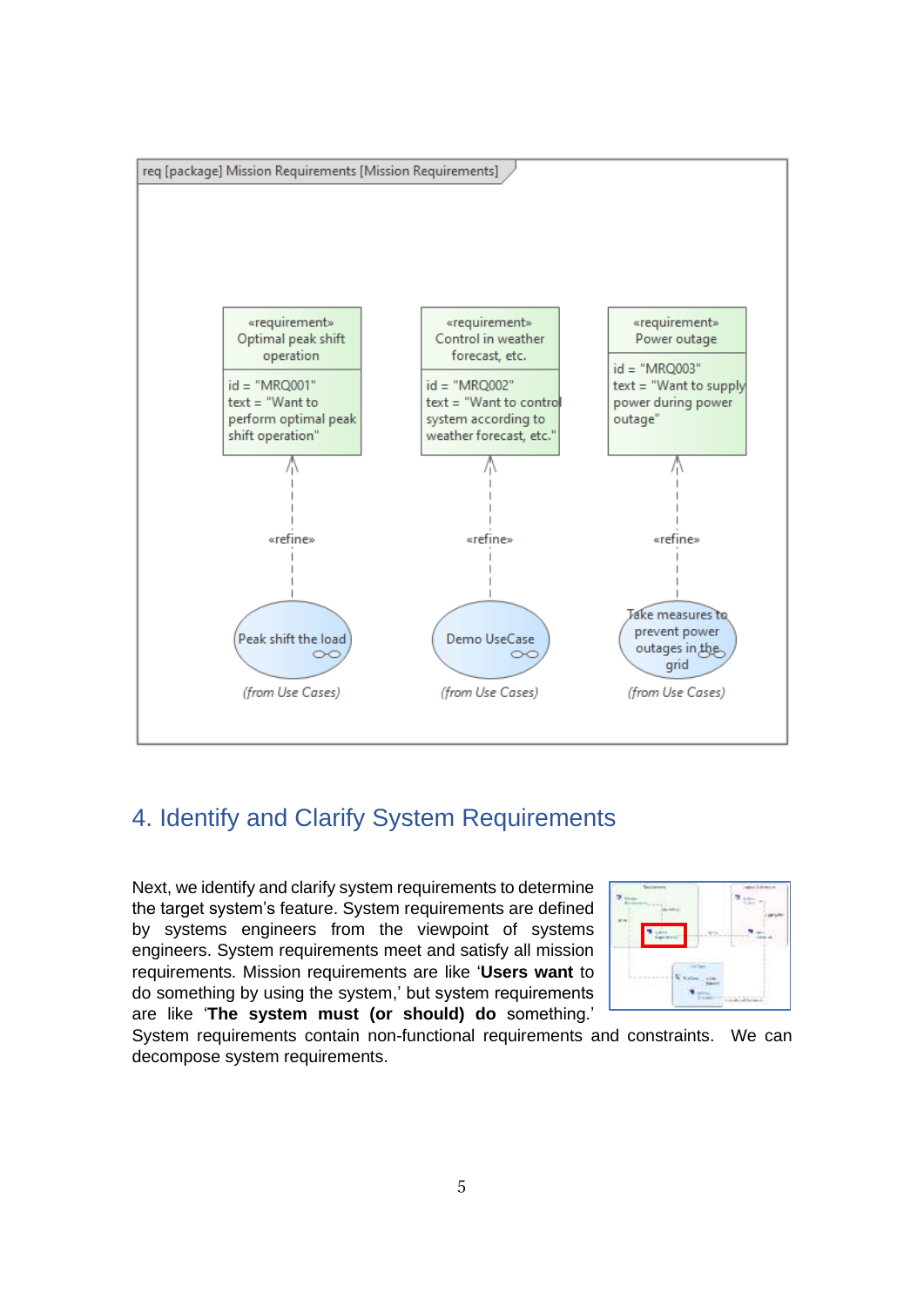

SysML DeriveReqt connects mission Requirements and System Requirements. Using the matrix is easy to connect between them.

### 5. Define Logical Blocks

In this step, we define logical blocks as SysML Blocks to build a structure of the target system. There is no special way to list all necessary blocks in this method. This is why we need knowledge of the target domain or system.

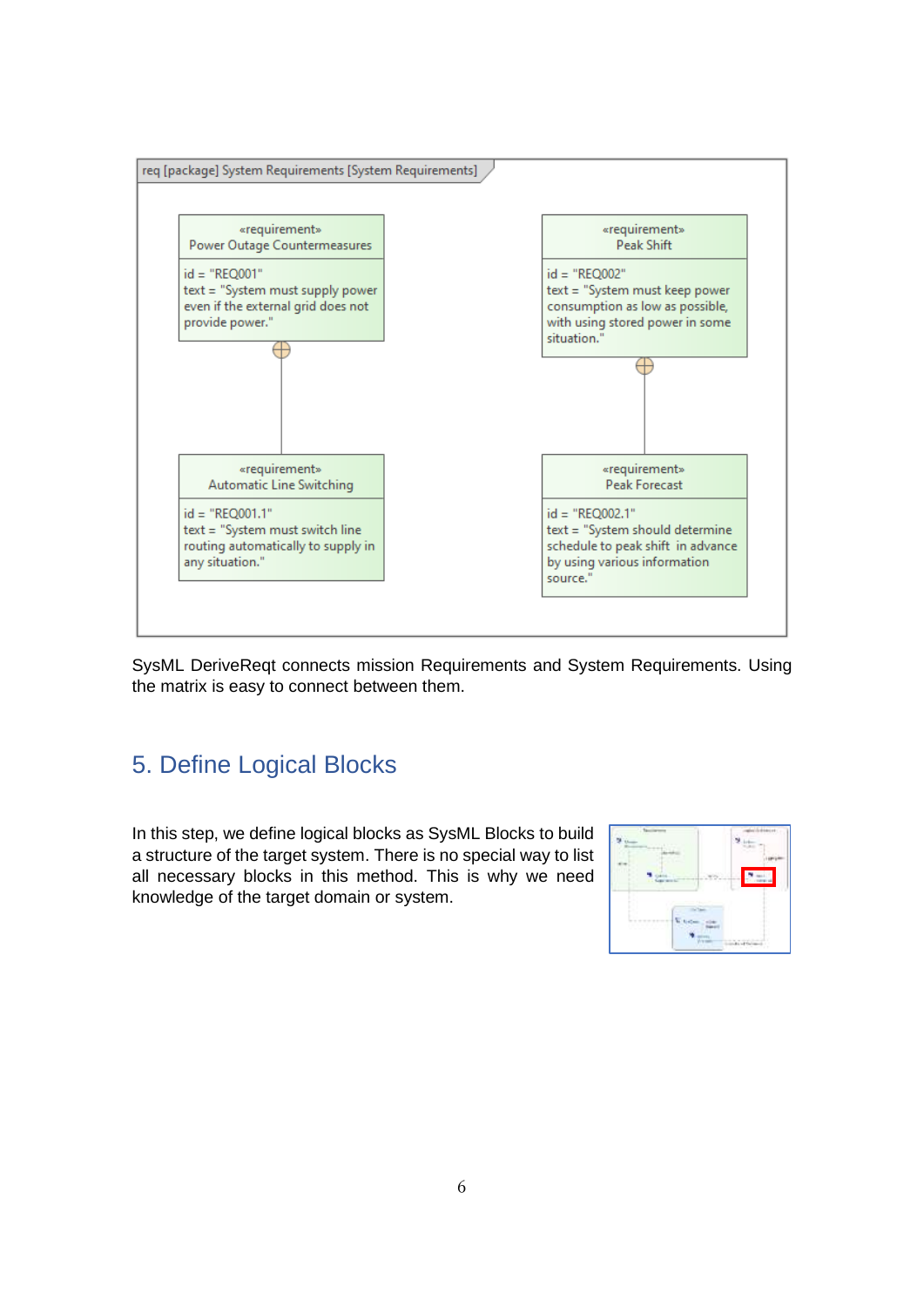

We can confirm whether we can list all necessary blocks by further steps,

## 6. Confirm Consistency between System Requirements and **Blocks**

After defining logical blocks, we confirm relationships between system requirements and blocks by the matrix. If a requirement is not satisfied by any block, we need to add one or more blocks to satisfy the requirement. It might have no relationship if a requirement derives from other requirement(s).

|        | $\sim$                                                                    | ---                              |
|--------|---------------------------------------------------------------------------|----------------------------------|
|        | $-100 - 100 = 100$<br>1. Complements<br>the contract of the profit common |                                  |
| ÷<br>٠ | .<br>m<br>to an an an an ann an a<br>×                                    | --<br>a s<br>of a of the special |

It might be no problem that a block does not satisfy any requirement, mainly when we aim to enhance or modify the existing system.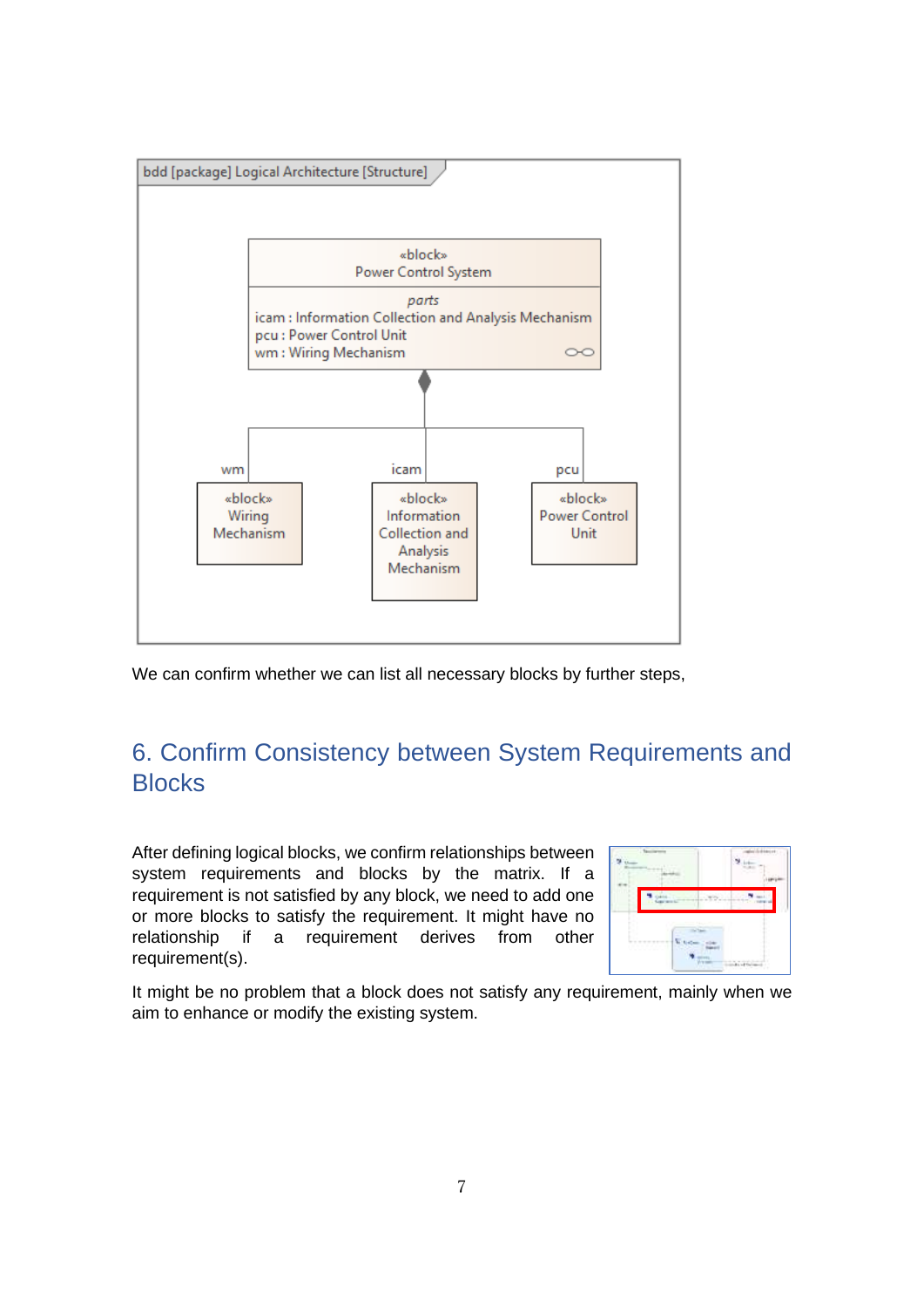|              | <b>Target</b>                |                      | Logical Architec                                |                           |                          |
|--------------|------------------------------|----------------------|-------------------------------------------------|---------------------------|--------------------------|
| Source       |                              | Logical Architecture | Σ<br>Information Collection and Analysis<br>III | Power Control Unit<br>III | Wiring Mechanism<br>Iiii |
| $\checkmark$ | <b>System Requirements</b>   | 4                    | 1                                               | 2                         | 1                        |
| M            | Power Outage Countermeasures | 0                    |                                                 |                           |                          |
| M            | Automatic Line Switching     | 2                    |                                                 | ←                         | ←                        |
| ıи           | <b>Peak Shift</b>            | 0                    |                                                 |                           |                          |
| w            | <b>Peak Forecast</b>         | 2                    | ←                                               | ⊫                         |                          |

(Tagged Value 'id' sorts requirements in this matrix.)

In this example, one of the relationships is like following in the traceability map.



We can confirm the correctness of relationships by seeing a two-hop matrix between the top-level system requirements and logical blocks.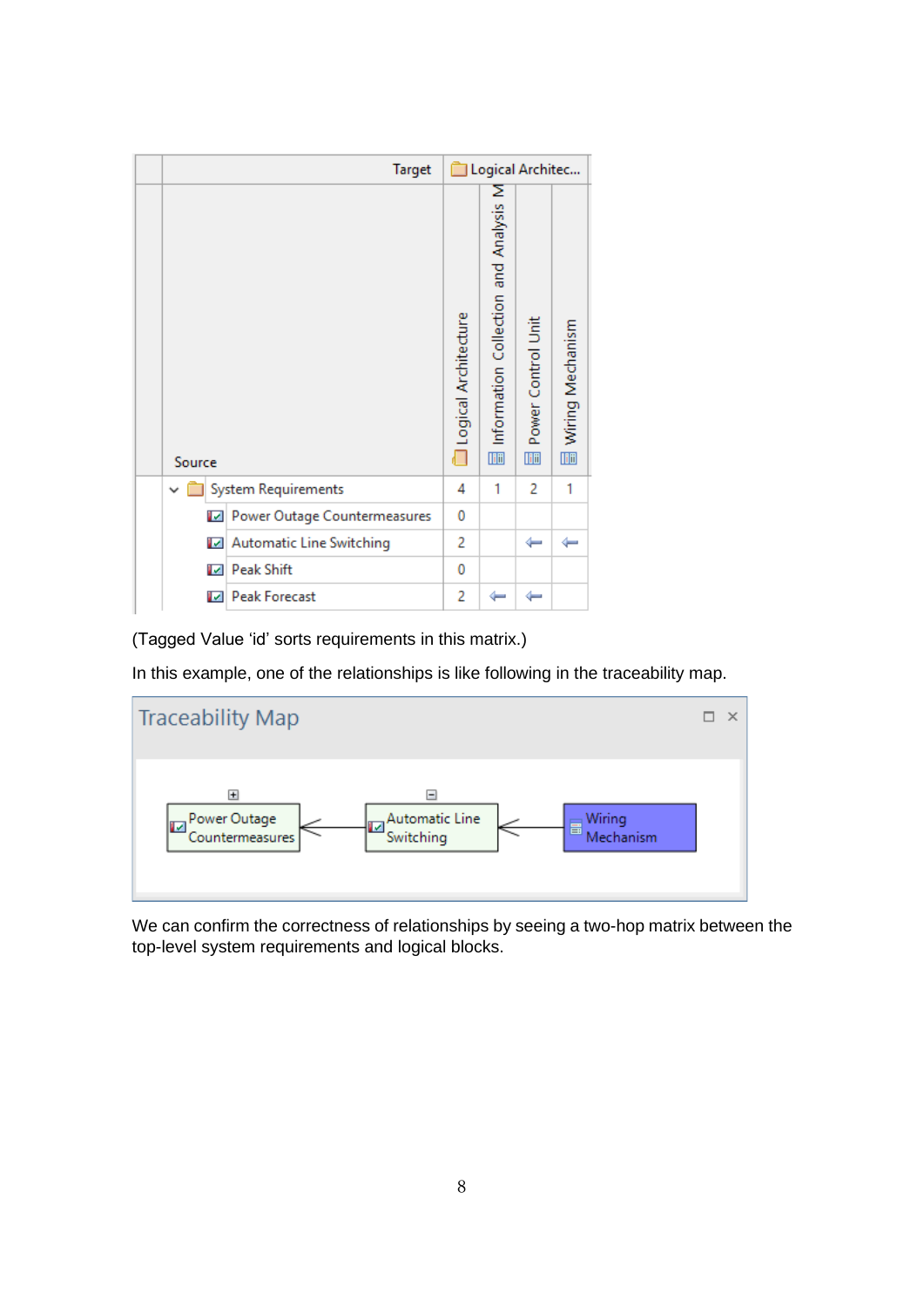|                                            | <b>Target</b> | Logical Architec               |                                              |                            |                         |  |  |  |  |  |
|--------------------------------------------|---------------|--------------------------------|----------------------------------------------|----------------------------|-------------------------|--|--|--|--|--|
| Source                                     |               | Logical Architecture<br>$\Box$ | Information Collection and Analysis M<br>III | Power Control Unit<br>Iiii | Wiring Mechanism<br>III |  |  |  |  |  |
| <b>System Requirements</b><br>$\checkmark$ |               | 4                              | 1                                            | 2                          | 1                       |  |  |  |  |  |
| Power Outage Countermeasures<br>M          |               | 2                              |                                              |                            |                         |  |  |  |  |  |
| <b>Automatic Line Switching</b><br>M       |               | 0                              |                                              |                            |                         |  |  |  |  |  |
| <b>Peak Shift</b><br>M                     |               | 2                              | ✓                                            | ✓                          |                         |  |  |  |  |  |
| <b>Peak Forecast</b><br>M                  |               | 0                              |                                              |                            |                         |  |  |  |  |  |

## 7. Create Use Case Scenarios

Then, we create Activity diagrams for use cases to describe scenarios. In each Activity diagram, logical blocks and external elements are placed as Partitions. Then, add actions to describe a scenario of each use case. Usually, we describe flows of both operation (control) and data (object) in Activity diagrams, but in this method, we describe only operational flows to simplify creating a model. We know that this cannot



create a complete model, and we might miss some essential features, but we aim to understand the value of using Enterprise Architect and SysML.

There is another problem: it is difficult to define the granularity of actions, in other words, how many actions we use in each diagram. We could describe scenarios in detail using many actions, decisions, and merges. I recommend a policy that we do not place consecutive actions in the same lane. The following action should be on the different partition. In some cases, we need to use two or more successive actions on the same partition to describe the scenario correctly, but we should try to explain the actions as one action. This policy can keep the model simple and avoid describing it in detail.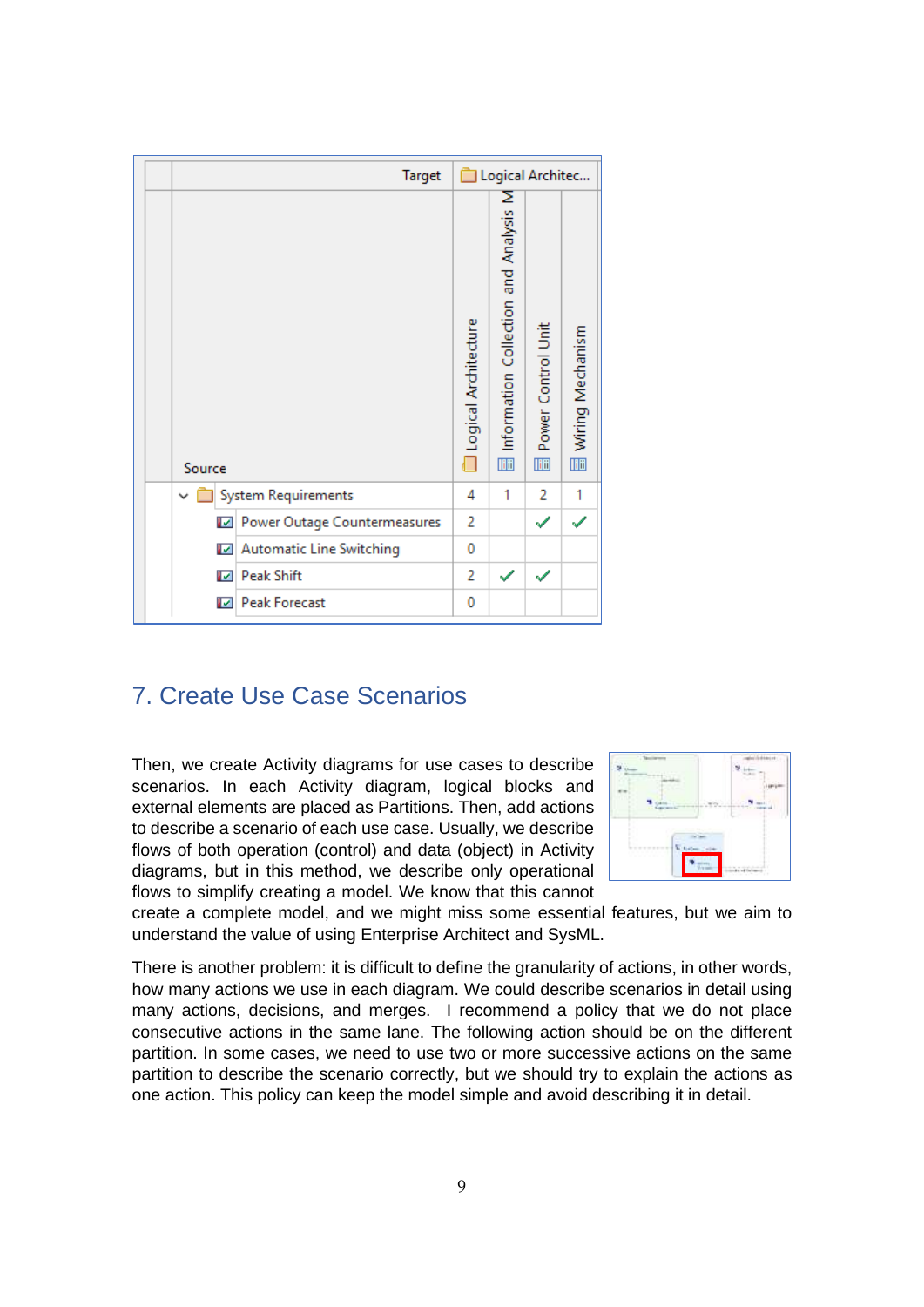

We do not need to add any connector among use cases, activities, partitions, and actions. We can trace parent-child relationships and type-usage relationships by the traceability map. We need to construct the Browser like below.



## 8. Confirm Consistency between Actions and Blocks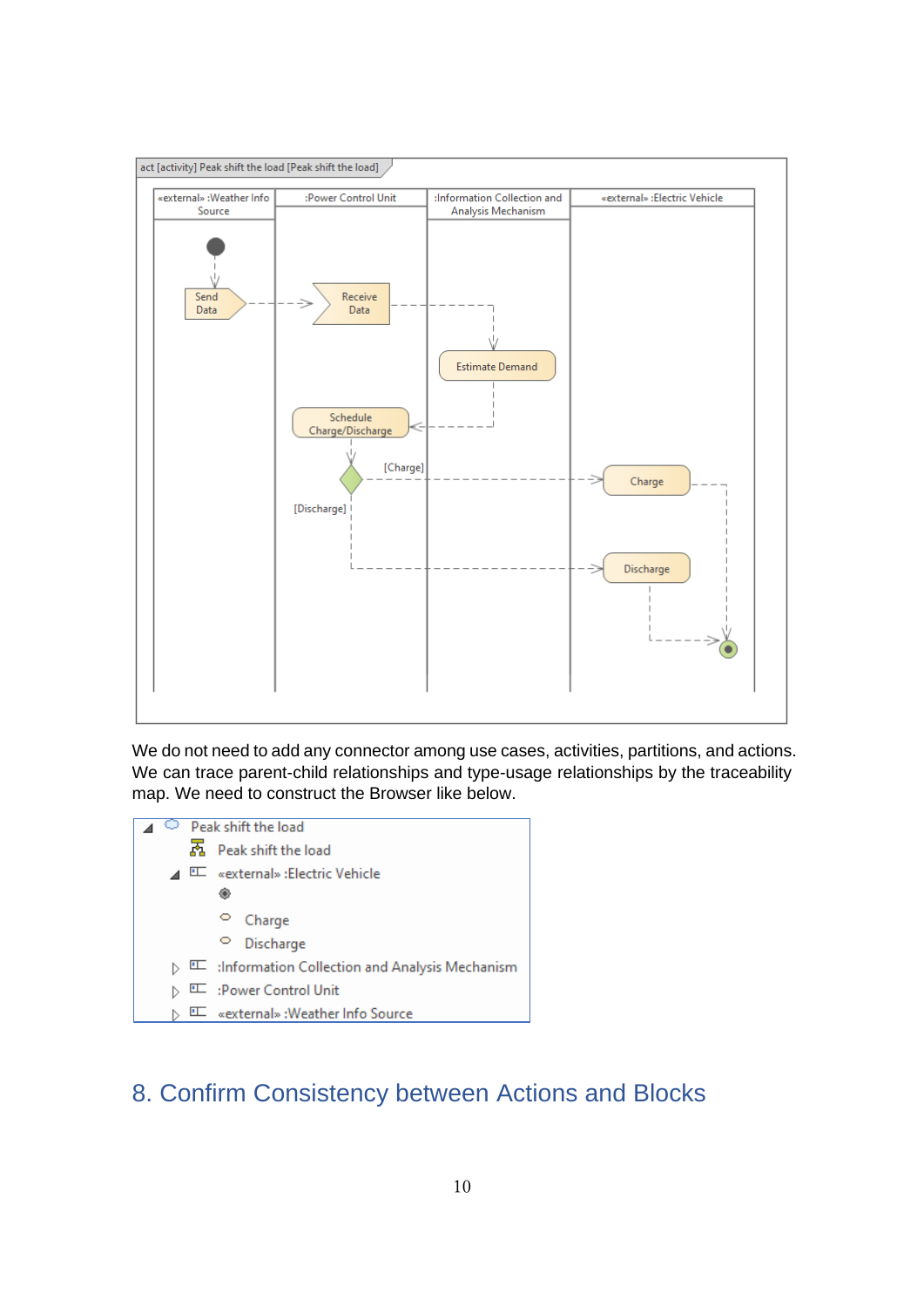After creating all scenarios, we clarify the responsibility of each block by confirming whether we allocate all actions to blocks correctly. Actions on a partition will be features of a related block. By using the matrix, we can confirm relationships between blocks (including external blocks and actors) and actions in all scenarios at a glance.

| tu.<br>--                                                              | - -     |
|------------------------------------------------------------------------|---------|
| $-1$<br>и<br><b>BY RIVER</b><br><b>Service Controllers</b>             | n<br>16 |
| S.<br><b>But a non-particular</b><br>œ<br>to an an an an ann an a<br>× | ١<br>B  |

|                                                                               |           | <b>Use Cases</b>    |                                                |           |                            |          |                                       |              |                                |           |                                |                     |                   |                            |                           |                              |                        |
|-------------------------------------------------------------------------------|-----------|---------------------|------------------------------------------------|-----------|----------------------------|----------|---------------------------------------|--------------|--------------------------------|-----------|--------------------------------|---------------------|-------------------|----------------------------|---------------------------|------------------------------|------------------------|
| Target                                                                        |           |                     | B Peak shift the load<br><sup>2</sup> Demo Use |           |                            |          |                                       |              | A Power outage countermeasures |           |                                |                     |                   |                            |                           |                              |                        |
| Source                                                                        | Use Cases | Demo UseCase<br>IK. | $^{\circ}$ Act 1                               | Act2<br>ö | Peak shift the load<br>IE. | · charge | <b>Actions</b><br>Arem<br>· Discharge | Peceive Data | Schedule Charge/Discharge<br>ò | Send Data | R Power outage countermeasures | Detect power outage | Power Outage<br>ö | · Self-sustained operation | Send Power to System<br>ö | Suspend interconnection<br>ŭ | Switchover wiring<br>ö |
| $~\vee$ $~\square$ Demo-                                                      | 14        | ø                   | 1                                              |           | ō                          |          | ctivity                               |              |                                |           | Ü                              |                     |                   |                            |                           |                              |                        |
| v I External Blocks                                                           | 5         | ö                   | ō                                              | a         | ö.                         |          |                                       | ö            | $\theta$                       |           | $\circ$                        | 0                   | 1                 | ö                          |                           | ō                            | ō                      |
| Electric Vehicle                                                              | k         | ò.                  |                                                |           |                            | ✓        |                                       |              |                                |           |                                |                     |                   |                            | ✓                         |                              |                        |
| Home Appliances                                                               | o         | ŭ                   |                                                |           | ō.                         |          |                                       |              |                                |           | Ŭ                              |                     |                   |                            |                           |                              |                        |
| Power Transmission Grid                                                       | ۹         | ö                   |                                                |           | ö                          |          |                                       |              |                                |           |                                |                     | ✓                 |                            |                           |                              |                        |
| Weather Info Source                                                           |           | ٥                   |                                                |           |                            |          |                                       |              |                                |           | 0                              |                     |                   |                            |                           |                              |                        |
| Cantest                                                                       | ŭ         | ŭ                   | 0                                              | ø         | ō                          | O.       | $\overline{\mathbf{u}}$<br>o          | ö            | <b>O</b>                       | ò         | ø                              | ō                   | ø                 | $\tilde{u}$                | Ø                         | ũ                            | $\ddot{u}$             |
| <b>Cit Use Cases</b>                                                          |           | ó                   | 1                                              | ö         | ö.                         | ö.       |                                       | ò.           | ò.                             | ö         | $\circ$                        | ά                   | ٥                 | ö                          | ō                         | ö                            | ò                      |
| q<br><b>External Source</b>                                                   | ō         | Ŭ.                  |                                                |           | Ŭ.                         |          | gra                                   |              |                                |           | Ö                              |                     |                   |                            |                           |                              |                        |
| q.<br>User                                                                    |           |                     | ✓                                              |           | ō                          |          |                                       |              |                                |           | Ŭ                              |                     |                   |                            |                           |                              |                        |
| Logical Architecture<br>ŵ.                                                    | 3         | õ                   | ö                                              |           | ö.                         | ő.       | Β<br>٥                                |              |                                | ö         | $\circ$                        |                     | ۵                 | Ĭ.                         | o                         | t                            | <sup>1</sup>           |
| Information Collection and Analysis Mechanism                                 |           |                     |                                                |           |                            |          |                                       |              |                                |           |                                |                     |                   |                            |                           |                              |                        |
| Actions allocated to a block?<br>Power Control Unit<br><b>Shirley Markets</b> |           |                     |                                                |           |                            |          |                                       |              |                                |           |                                |                     |                   | ✓                          |                           |                              |                        |
|                                                                               |           |                     |                                                |           |                            |          |                                       |              |                                |           |                                |                     |                   |                            |                           |                              |                        |

We need to confirm the following:

- Identical or similar actions are NOT allocated to different blocks.
- If a block has many actions compared with other blocks, it might be abstract and decomposed into more concrete blocks.
- $\cdot$  If a block has no action, we need to check if we miss some use cases (e.g., miss some mission requirements)

We need to modify or update existing blocks, use cases, requirements, and actions to be a better model. Return to each step and confirm by the matrix again.

#### 9. Find Inconsistency, Omission, and Missing

Finally, we confirm model consistency and find omission and missing in the model to create a consistent model. Please check the first figure in this article again. The traceability is looped, so we can confirm consistency by tracing these two

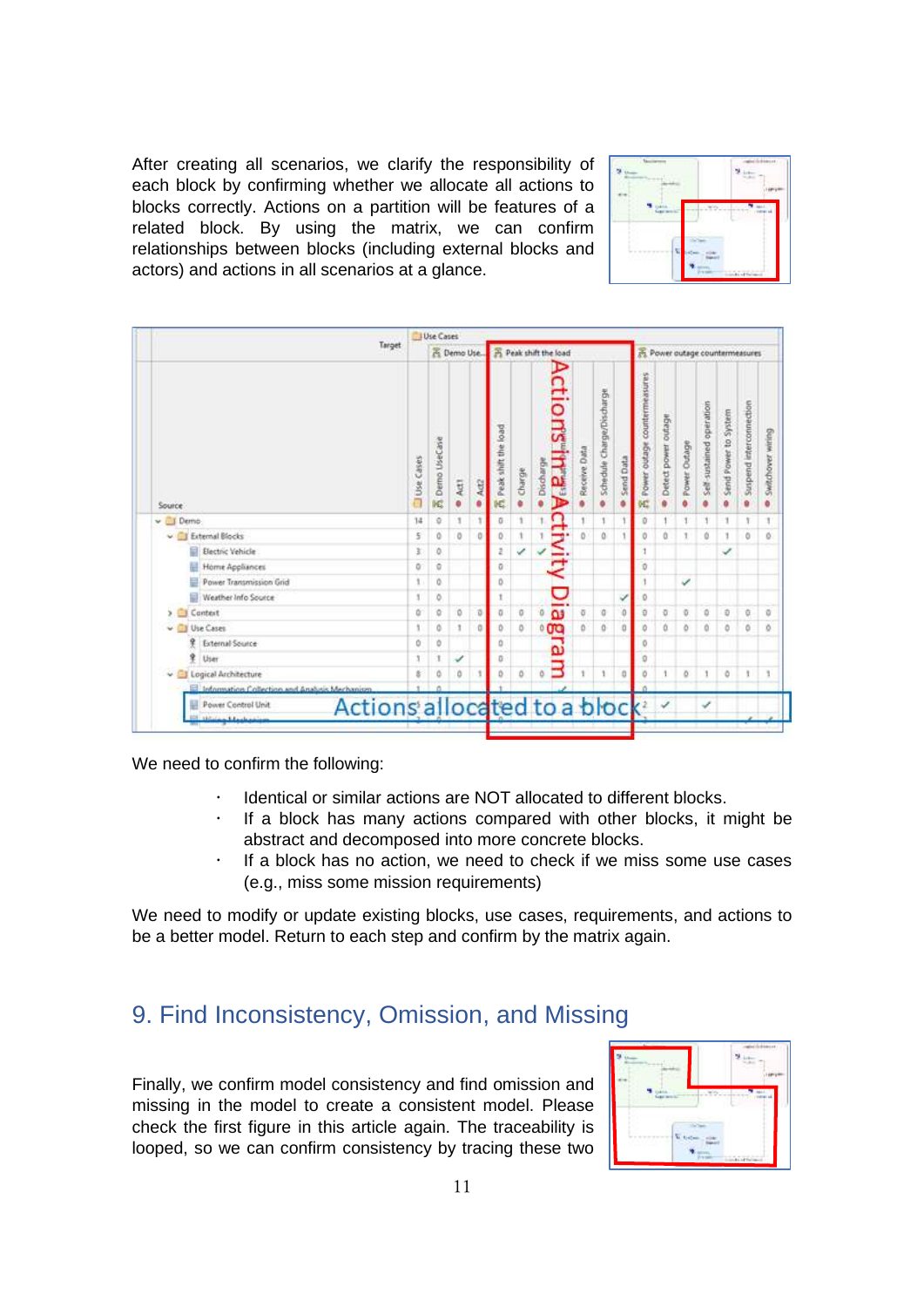paths. For example, the following map confirms relationships by checking two paths. In this case, the starting point is a logical block.



In the same manner, we can check completeness from a mission requirement.

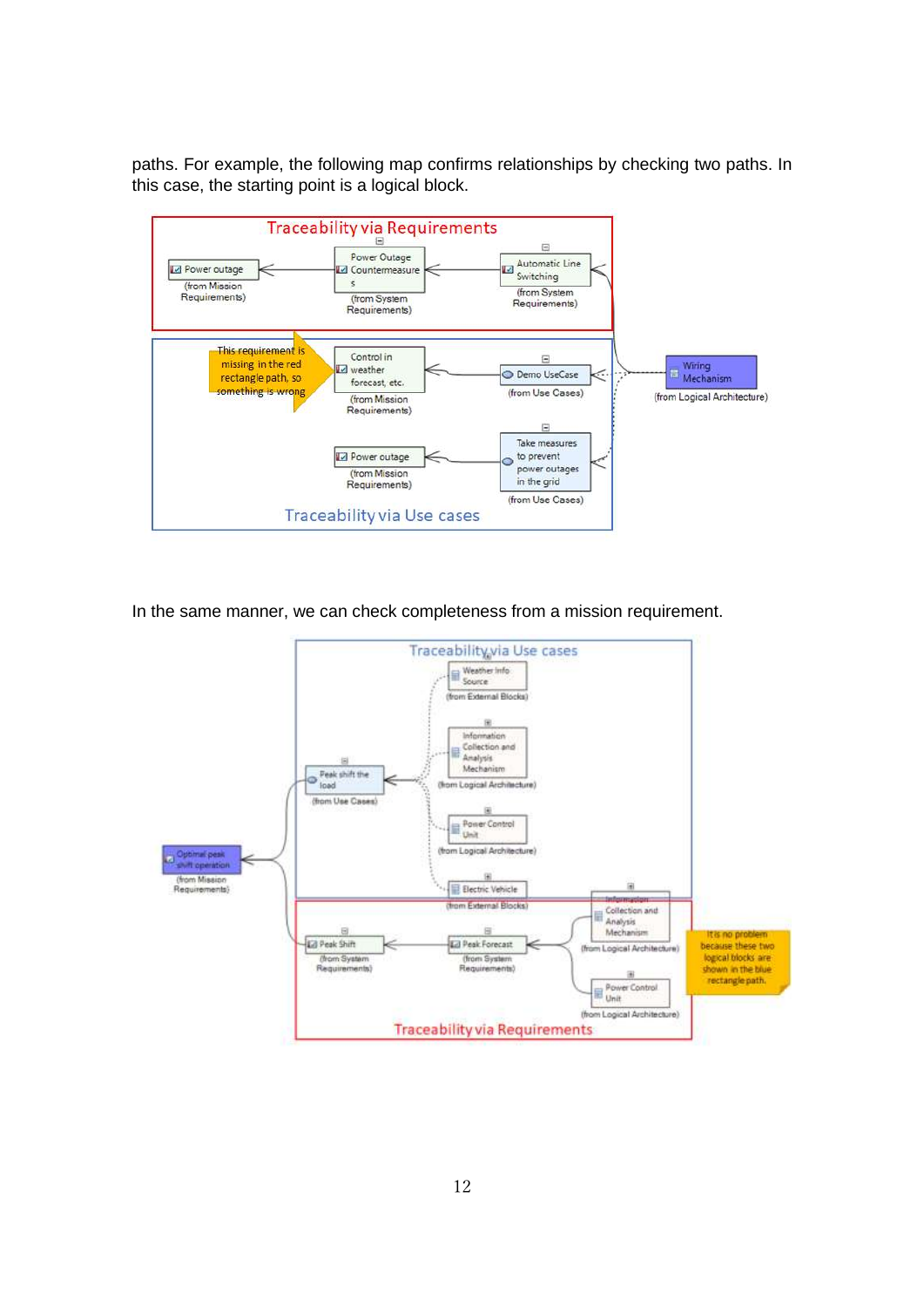## Summary, and What's Next?

We can identify 'all' mission and system requirements by these steps. And we can find 'all' allocated features (responsibilities) for each logical block. We can confirm 'all'-ness by traceability. This Minimum MBSE method is straightforward, and it omits many essential things to create a detailed model for system design and development. But I think it is still helpful for some purpose and situation.



There are two further options if we want to continue.

The first option is defining physical blocks, then allocating logical blocks to physical blocks. While allocating, we might need to consider some requirements and constraints. For example, we might merge two or more logical blocks to a (one) physical block to save cost. We might separate (or duplicate) a logical block into two or more physical blocks to continue working the system even if some physical block is broken. After allocating logical blocks to physical blocks, we can see actions that belong to a physical block below the map by using traceability.